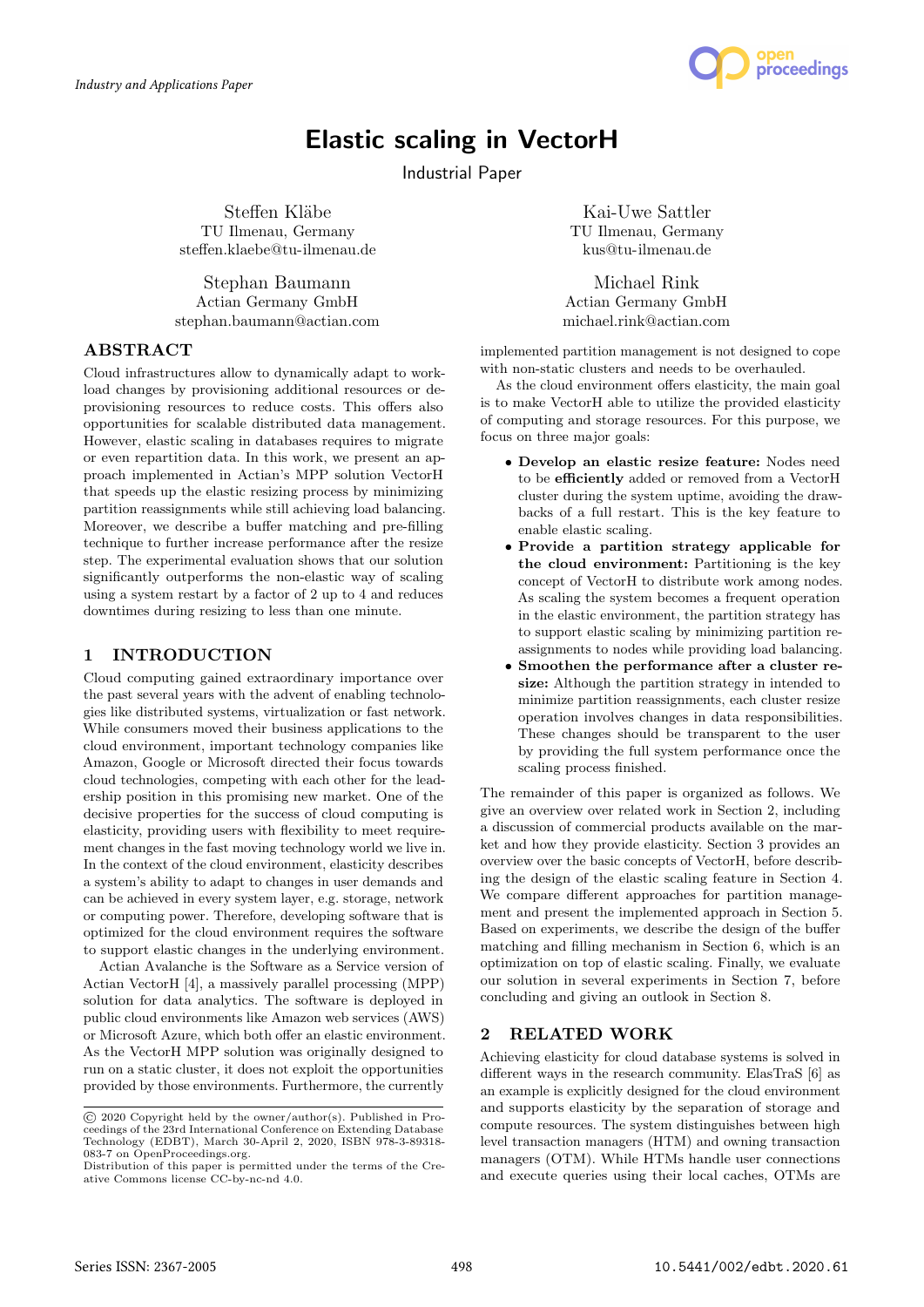responsible for the actual data access. Depending on the current load, both HTM and OTM can be scaled independently and tasks are distributed among all running managers. As a different approach, Albatross [7] uses virtualization and live migration of databases to provide elasticity. The system aims at multi-tenant databases, which often face the problem of efficiently migrating single tenants instead of the whole system. To accelerate migration performance Albatross creates a database snapshot, which is placed in a network storage, and only migrates caches and active transaction states to a newly provisioned system. Afterwards, the system is switched using an atomic handover operation. In addition to elasticity, the system ensures serializability and correctness in failure cases. The experiments show that this approach does not abort any active transactions, harms query latency only in a negligible way and makes the database unavailable only for a small time window of about 300ms. A similar concept is used by ShuttleDB [1]. In contrast to Albatross, ShuttleDB can be seen as a middleware to make an arbitrary database management system elastic. It uses virtualization techniques to be transparent from the actual database instance and therefore works with common database systems without changes in their engine. On top of the live migration concept for single tenants, ShuttleDB offers automated elasticity. The system monitors query latencies of database tenants, automatically chooses tenants to scale and migrates them to another instance after deciding for a suitable migration strategy.

While ElasTraS, Albatross and ShuttleDB are mainly evolved from a cloud provider point of view, meaning maximizing utilization while fulfilling user demands, the Kingfisher system presented in [14] deals with elasticity from a customer point of view. Exploiting cloud pricing models, Kingfisher dynamically provisions virtual server capacity while being cost-aware. Using monitoring and forecasting of the query workload in combination with solving a linear optimization problem, the system minimizes infrastructure costs (e.g. cores, servers) and transition costs (time and costs to change environment).

In the field of commercial systems, Snowflake [5] was build from scratch for the cloud environment. It uses so called micro-partitions of several MB size to automatically partition and cluster data. Based on that, work distribution among nodes is realized using consistent hashing. In combination with work stealing, this approach automatically handles node failures as well as elastic scaling, while also minimizing the reassignment of micro-partitions as a property of the consistent hashing algorithm. As a second example, Amazon Redshift [9] divides compute nodes into the abstract concept of slices and assigns data to these slices. For scaling, the system offers two possibilities. While the "classic resize" deploys a new cluster in the background and sets the system in a read-only mode for several hours, the "elastic resize" reduces the downtime by saving a snapshot to the cloud file system, adding/removing nodes and reassigning work by reshuffling the abstract slices between nodes. This way, the downtime for the scaling process is reduced to several minutes. Nevertheless, user queries are on hold during the scaling. Third, Googles BigQuery relies on the concept of overpartitioning to avoid repartitioning in the elastic environment. In the case of scaling, tasks in the Dremel execution engine [13] are resized and data is

read again from the storage layer, trusting in the speed of Google's Jupiter network technology and the Colossus storage system.

# 3 VECTORH OVERVIEW

Actian VectorH [4] is the scale-out version of the Vectorwise/X100 system [3] running on Hadoop clusters. It offers high and scalable query performance by exploiting opportunities of modern CPUs (e.g. SIMD, caching) with its vectorized execution engine. As a key for parallel processing of data the system uses hash partitioning and exploits co-located foreign-key joins for efficient node-local join processing, while partitions are assigned to nodes using a round-robin assignment. Furthermore, it reduces I/O costs by advanced compression methods and data skipping.

The Hadoop distributed file system (HDFS) is used as the storage layer and provides fault tolerance and scalability. Although HDFS is append-only, VectorH offers efficient updates by using Positional Delta Trees [11]. In order to efficiently read data from HDFS, the system is aware of data locality and replication. Nevertheless, processing data that is already in memory is another key to high query performance. Therefore, VectorH allocates a configurable bufferpool on system startup and maintains buffered blocks over different buffer policies [15].

For data exchange among cluster nodes, VectorH uses the Message Passing Interface (MPI) for implementing exchange operators described in the Volcano model [8]. The MPI library offers point-to-point communication as well as collective communication and is based on the concept of groups. Nodes within a group are identified using a rank starting at 0 and they are able to communicate with each other using a so called intra-communicator related to this group. In addition to that, so called inter-communicators allow communication among groups.

In order to scale a VectorH installation, the cluster configuration has to be changed and the system has to perform a restart, which has two major drawbacks. During the start process the system replays the write-ahead log, which might be a long-running operation depending on the log size. In addition to that, allocated memory is freed during the system shutdown. As a result, buffers are empty after a restart and data needs to be read again from storage, which impacts the performance of the first queries. Therefore, we need a solution to scale a running MPI application without performing a full restart. In addition to that, we want to avoid a performance degradation after the scaling operation by adapting the buffer management using the buffer matching and filling mechanism presented in Section 6 and by being aware of this issue when assigning work to nodes in a scaled environment.

Scaling can be invoked by the user to achieve one of the following goals. Either performance should be increased while keeping the data size fixed, or the system should be enabled to handle larger data sizes (while keeping performance constant). While the first goal refers to Amdahl's law, the second one is the use case for Gustafson's law (both in [10]). For VectorH, work distribution among cluster nodes is realized using partitioning, where the optimal number of partitions per table is approximately the total number of parallel threads the cluster offers. Assuming a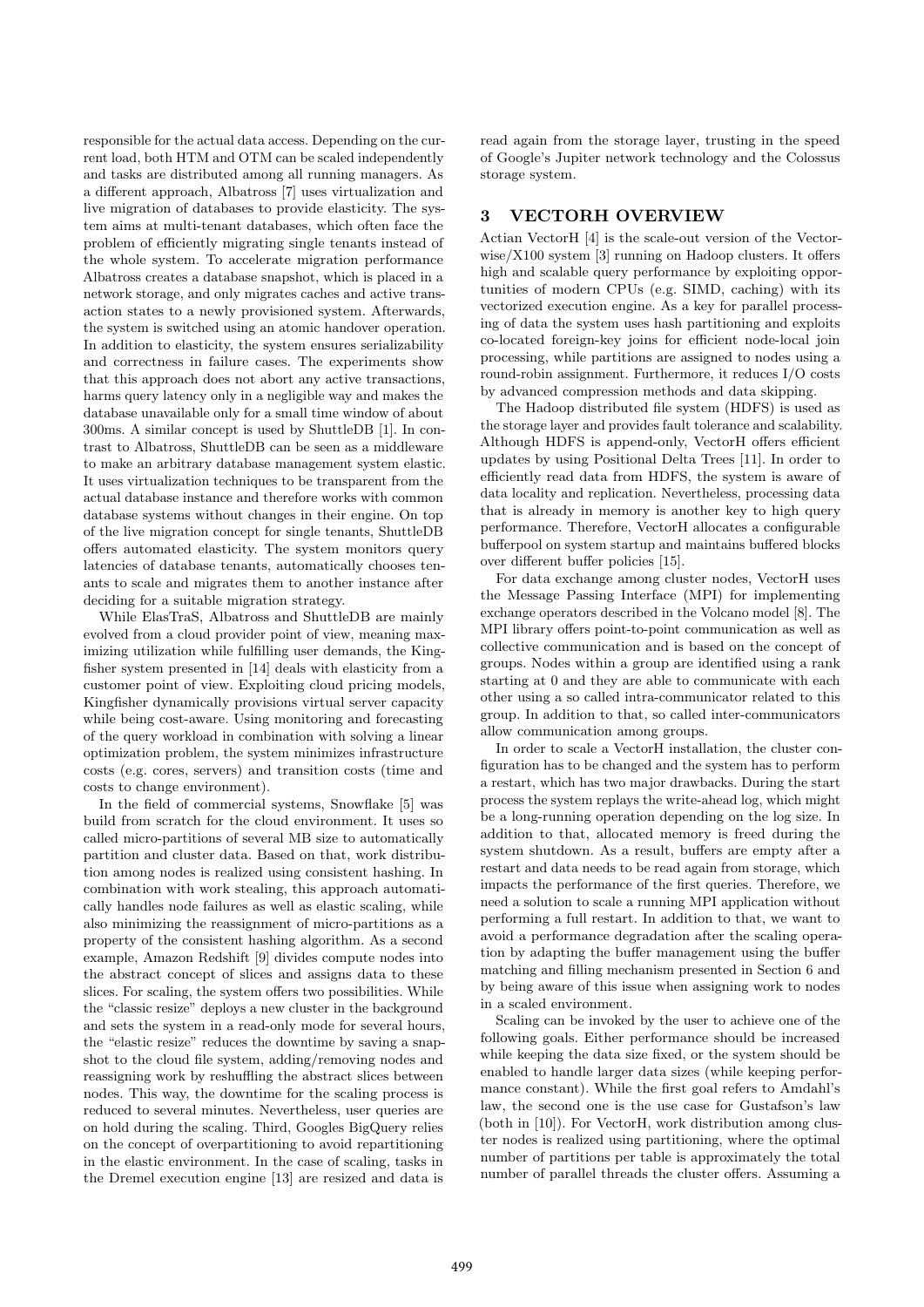homogeneous cluster, this is equal to the number of nodes multiplied with the number of physical cores per node. In order to support both mentioned scaling cases while avoiding an expensive repartitioning, we use the concept of overpartitioning, initially splitting tables into more partitions than necessary for the initial cluster configuration. The chosen number of partitions is crucial in terms of performance and the ability to scale the cluster size. Figure 1 shows the runtime of the TPC-H [2] query set on scale factor 1000 GB as a function of the number of partitions. The experiments were made on a cluster of 4 to 6 nodes with 24 cores each, providing a parallelism of 96 to 144 threads. First, the results show that increasing the cluster size while keeping the data size constant can lead to a performance benefit. Second, one can observe that increasing the number of partitions above the optimal partitioning of one partition per thread comes with an increasing performance penalty, which is caused by the introduction of an Union operator on top of table scans. Furthermore, increasing the number of partitions heavily impacts update performance, as update operations have to be performed on more fine-grained partitions. As a consequence, the number of partitions should not be chosen too large. Third, one can observe that VectorH is able to handle underpartitioning to a certain degree by performing node-local splits during table scans, achieving the assignment of one partition per thread. However, this resplitting harms node-local join processing and is therefore not a desired behaviour.



Figure 1: Dependency of Partitioning on TPC-H SF1000 runtime

#### 4 ELASTIC SCALING

This section presents the design and implementation a dynamic cluster resize functionality for VectorH. With this feature we want to face the problem of scaling VectorH and solve the first goal stated in Section 1. Two new functions, add\_nodes and remove\_nodes, were implemented using the VectorH syscall functionality, allowing to issue commands against the system without forming SQL queries.

The new cluster resize functionality exploits the opportunities of the MPI group and communicator management. The basic approach of adding nodes using MPI routines is illustrated in Figure 2. Starting from an existing group of current nodes with an intra-communicator (A), a new group of processes is spawned by starting the application on the newly provisioned cluster nodes using the MPI\_COMM\_SPAWN routine. All nodes of the new process group are able to communicate with each

other using their own intra-communicator (B) and with the old group of nodes using the inter-communicator (C) returned by the MPI routine. In order to abstract from these different types of communication in a second step, both groups form a new intra-communicator (D) using the MPI INTERCOMM MERGE routine and replace group communicators (A), (B) and (C). After new nodes are added in the *add\_nodes* call, the master node has to broadcast the current partition mappings as described in Section 5 in order to provide the new nodes with the correct initial partition assignments. Afterwards the current nodes have to follow the new nodes' startup, as there are various synchronization points within the startup procedure. To simulate a collective start of all servers, the current servers have to perform all of these synchronizations to make the added servers finish their initialization, before performing the buffer matching mechanism described in Section 6. The cluster resize functionality has to be compatible with the following optimization made in VectorH. In order to reduce memory consumption, the creation of storage objects and minmax indexes is skipped for partitions a node is not responsible for. After adding nodes, this responsibility assignment changes as some partitions of the current nodes get assigned to the newly added ones. As a result, current nodes hold structures for partitions they are not responsible for anymore. Each node checks for these kind of unused structures by iterating over all tables in their catalogs, dropping information and freeing memory whenever possible. This could also be done in a lazy way by checking for unused information within a partition responsibility check during query execution. But as these checks are very frequent operations and are called multiple times within each query, the decision was made to cleanup the unused structures directly as part of the *add\_nodes* operation.

Removing nodes reverses the presented mechanism. In the first step the nodes are divided into two distinct groups  $S$  and  $R$  with corresponding intra-communicators using a MPI COMM SPLIT routine. While nodes of group  $S$ perform a collective shutdown as a second step, the nodes of group  $R$  form the new cluster. Passing a list of hostnames to the function call, each node checks whether it is included in S and should terminate or not. It is currently not allowed to terminate the master node, so *remove\_nodes* returns an error in this case. The remaining nodes (group  $R$ ) now update their partition mappings as described in Section 5. Removing nodes assigns more partitions to the remaining nodes, and, as the nodes were not responsible for these partitions before, the creation of storage structures and minmax indexes was skipped. In order to reconstruct the missing information, an adapted replay of the write ahead log is performed. Within this replay, all log actions are skipped except those related to storage and minmax indexes for tables the node is now responsible for and was not responsible for before. This information is provided by the partition manager.

With the design of the elastic cluster resize feature we achieved the possibility to scale the VectorH cluster without restarting the existing nodes. We therefore ensured that the scaled system state is similar to the state before the scaling in terms of communication, metadata and catalog state. Furthermore, we automatically achieve support for updates that are resident in in-memory PDT structures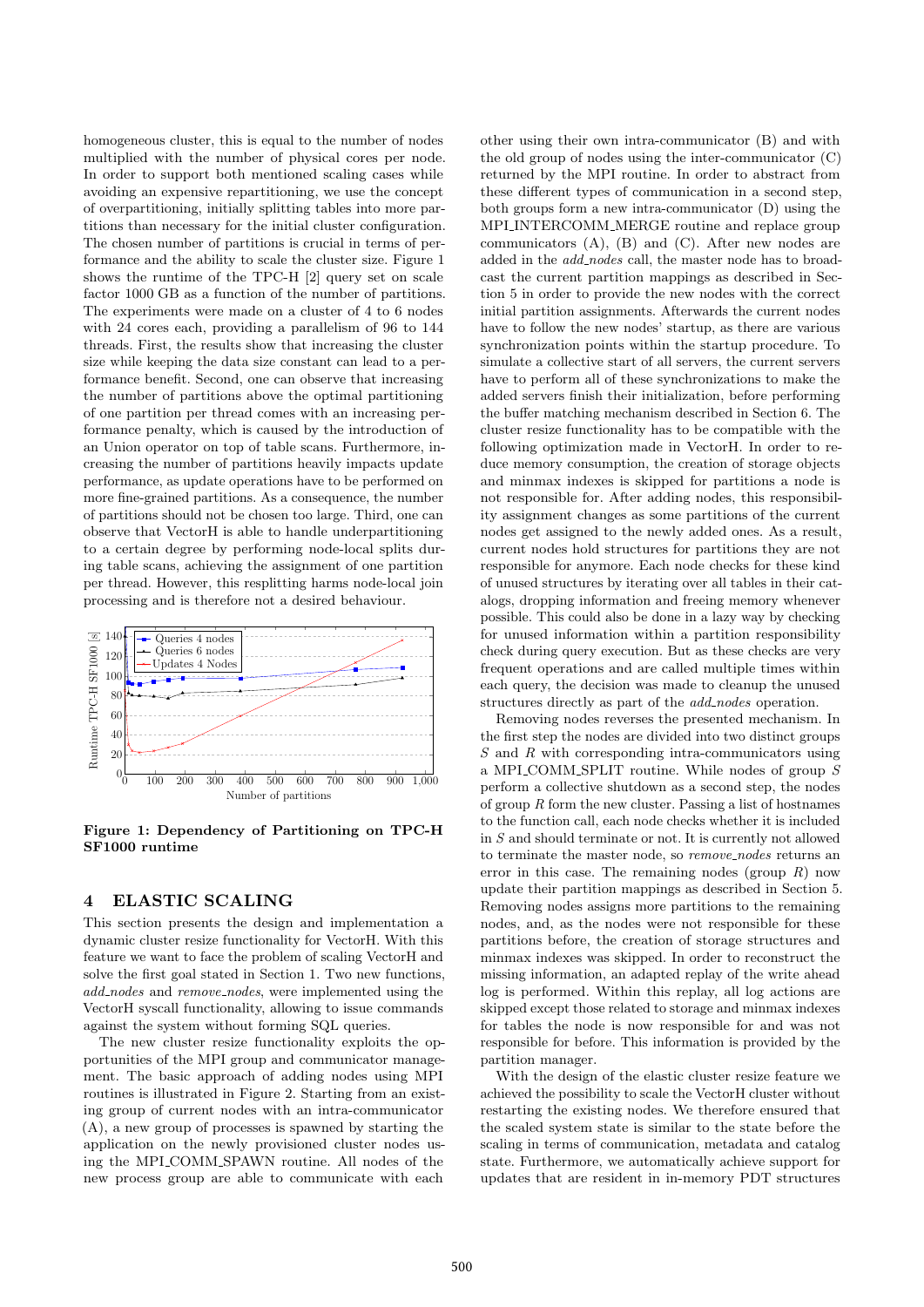

Figure 2: Schematic overview of cluster resize

mentioned in Section 3, as the log replay that is included in both *add\_nodes* and *remove\_nodes* also covers PDT log actions. As a result, the process reconstructs the update information needed to ensure data consistency.

Our implementation relies on the following assumption. For the *add\_nodes* functionality binaries, configuration files and user data are accessible from the new nodes in the same way (especially using the same directory paths) as for the already running nodes. Triggering the operation over a front-end, e.g., a web-based management tool, would invoke starting the new nodes (dependent on the cloud service provider) and synchronizing necessary data before the *add\_nodes* operation is started. A functionality for synchronizing the VectorH installation directory already exists and is used for cluster deployment, so this assumption is no restriction.

Besides assumptions the presented implementation comes with some limitations. First, the resize functionality must be issued in a separate session with no concurrent sessions. The system is able to block/hold incoming session requests when a scaling request is made. Second, the hosts to be removed are restricted to be the ones with the highest ranks. As all nodes except the master node are treated equally and the user does not call this function directly but through a frontend only providing the cluster size he wants to reach, the frontend can choose the nodes to remove as the ones that where added most recently. This ensures that only the highest ranks are selected. In case this is considered as too restrictive, one could extend the algorithm such that it first rearranges the nodes before the resize operation and assigns ranks in a way that fulfills the restriction. Third, it is currently not allowed to remove the master node as worker nodes are not able to replace a missing master node (which also holds for master node failure).

### 5 PARTITION MANAGEMENT

In this section, we present a partition management approach that is suitable for the elastic cloud environment, which corresponds to the second goal stated in Section 1.

#### 5.1 Partition assignment approaches

We start by comparing basic approaches for partition assignment. The comparison is based on the following requirements, prioritized from most important to least important:

- (1) Load balancing: Assigning an equal number of partitions to each node is crucial to achieve an optimal query performance. As partitions are already built using the partitioning method, the assignment strategy can only affect the number of partitions per node, not the size of each partition.
- (2) Lookup time: The mapping *partition*  $\rightarrow$  *node* is evaluated numerous times within each query and should therefore be an efficient operation.
- (3) Update time: As resizing the cluster changes partition assignments, the structures of the partition assignment should be updatable in an efficient way.

Besides these main objectives, the partition assignment strategies must fulfill the following side conditions for performance reasons:

- ∙ Keep co-locality of foreign-key related tables
- ∙ Minimize the number of reassigned partitions on cluster resize

Keeping the co-locality of related tables is a key for achieving optimal query performance by exploiting node-local joins and is therefore an important demand. Reassigning partitions has several effects and should therefore be minimized. First, it leads to storage access for reading the partition, as the data is not present in the node's buffer. Second, nodes have to update their catalog information when becoming responsible or loosing the responsibility for a new partition, as described in Section 4.

We can state a lower bound for the minimum number of partitions that have to be reassigned on cluster resize. Let  $d$  be the total number of partitions for an arbitrary table and we assume that partition assignment is balanced before a resize operation. When adding  $n$  nodes to an existing cluster of  $n_{old}$  nodes with  $n_{new} = n_{old} + n$ , it is clear that every node has to be responsible for  $\frac{d}{n_{new}}$  partitions after resizing to achieve load balancing. We assume that  $n_{new}$  is a divider of  $d$  and if not, every node gets one additional partition until the remaining partitions are assigned. As every new node get's  $\frac{d}{n_{new}}$  partitions, the minimum total number of reassigned partitions is  $\frac{d}{n_{new}} \cdot n$ . For removing  $n$  nodes from an existing cluster of  $n_{old}$  nodes it can be easily seen that  $\frac{d}{n_{old}} \cdot n$  partitions have to be reassigned, as every node was responsible for  $\frac{d}{n_{old}}$  partitions before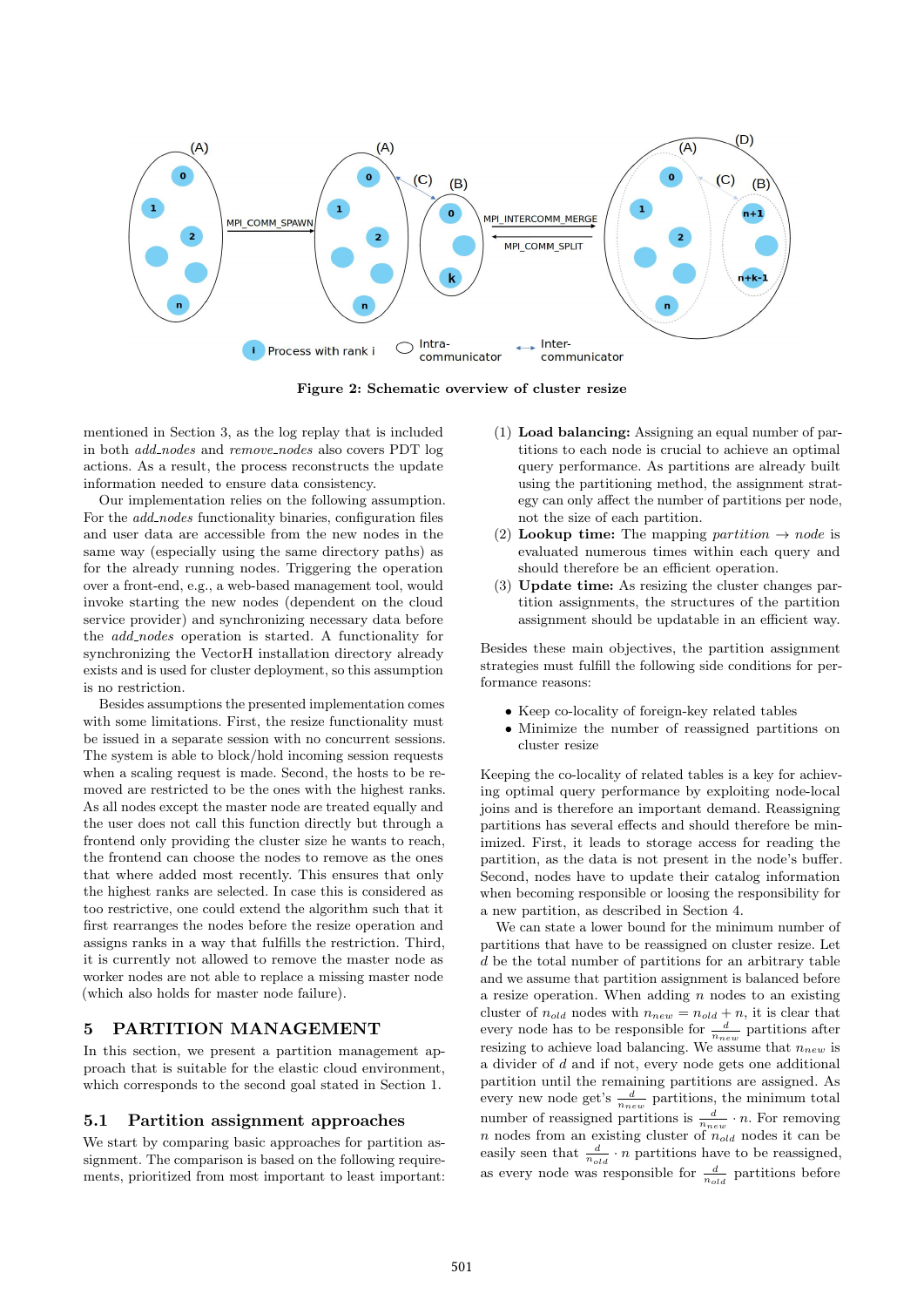resizing. Overall we can state the lower bound of

$$
reassigned\_partitions \ge \frac{d}{n_{max}} \cdot n
$$

with  $n_{max} = max\{n_{new}, n_{old}\}\$ for adding/removing *n* nodes.

Round-robin assignment: Round-robin assignment is the currently used assignment strategy in VectorH. It is clear that this strategy provides load balancing and as it can be evaluated using an arithmetic operation, has a very fast lookup time while not needing additional data structures. Nevertheless, with respect to the additional cluster resize functionality, round-robin is one of the worst choices as it reassigns nearly all partitions when not resizing the cluster with a factor that is a power of two, as shown in Figure 3. Doubling the number of nodes leads to a reassignment of half of the partitions, which is basically the minimum for achieving load balancing. But increasing the number of nodes by a factor being an arbitrary number and not being a power of two leads to a reassignment of nearly all partitions. Therefore, this strategy is not applicable for the cloud environment.



Figure 3: Round-robin partition assignment on cluster resize

Consistent hashing: The requirement of minimizing the number of reassignments on cluster resize directly leads to the method of consistent hashing, which places elements and buckets on a logical ring representing the set of hash values produced by the hash function. In order to improve load balancing, buckets can be replicated on the logical ring. It is shown that removing/adding one hash bucket leads to a reassignment of  $\frac{k}{n}$  keys, with k being the total number of keys and  $n$  being the number of hash buckets [12]. With keys being partitions and hash buckets being nodes, this is the lower bound of reassigned partitions we stated before. If a node is removed, only the partitions assigned to the removed node have to be reassigned and adding a node leads to a reassignment of all partitions between the added node and its last predecessor on the logical ring. Consistent hashing can be implemented by holding a sorted array or list of nodes, so a lookup operation to find a node responsible for a partition takes time  $O(\log(n \cdot r))$  with  $r$  being the replication factor and using binary search on that list. Updating the number of nodes leads to resorting the list with a complexity of  $O(n \cdot \log(n))$ , for example using insertion sort for adding a few nodes or merge sort for adding a sorted list of nodes. Holding the list consumes

memory in the size of  $O(n \cdot r)$ , which is independent from the number of partitions.

Explicitly storing and maintaining the assignment mapping: This approach tries to provide a minimal lookup time and a best possible load balancing by explicitly maintaining and storing the mapping  $[d] \rightarrow [n]$  from the set of partitions to the set of nodes for each possible partitioning using a partition manager structure. The mapping can be stored as an array with the size  $d$ , providing lookup time  $O(1)$ . Tables with equal number of partitions  $d_i$  build an equivalence class  $i \in Eq$ , so as a side effect, this guarantees co-location of foreign-key related tables when assuming them to have equal partition numbers (otherwise nodelocal joins would not be possible anyway). Maintaining the mapping explicitly ensures that the best possible load balancing is achieved. As a drawback, this approach has a quite high memory consumption of  $O(\sum_{i \in Eq} d_i)$ , which is especially not independent from the number of partitions and increases with the number of distinct numbers of partitions. Nevertheless, the number of different partitionings and therefore the number of equivalent classes is typically small in user scenarios.

Comparison: Table 1 compares the approaches of consistent hashing and partition manager. The partition manager approach outperforms consistent hashing in the most important categories load balancing and lookup time, while also minimizing partition reassignment. Assuming that the number of different partitionings is quite small and hence the number of equivalence classes is small, the time for updating the structure and the memory consumption is justifiable. As an example, a database consisting of 1000 tables sharing the same partitioning schema of 1000 partitions would lead to a memory consumption of around 5KB for 1000 4-byte-integer values and 1000 boolean values regarding the partition manager design shown in Section 5.2. Even for 1000 different partitioning schemas with a maximum of 2000 partitions each we would get a few MB of memory consumption. Therefore, the decision has been made towards the partition manager approach.

#### 5.2 Partition manager design

The partition manager structure, illustrated in Figure 4 maintains partition mapping objects for each equivalent class, which consist of the number of partitions, a mapping array and an is moved array, both of the size of the specific number of partitions. Each position  $i$  in mapping holds the node ID of the node responsible for partition  $i$ . The mappings are adapted during each cluster resize operation to maintain load balancing. In addition to that, the boolean  $is$ *moved* value at position  $i$  indicates, whether the partition was moved during the last cluster resize operation, which is important to determine partitions to replay from the log when removing nodes or to delete the storage objects from when adding nodes. On top of the partition mapping objects, the partition manager maintains a hash table of partition mapping pointers to efficiently find the mapping for a given number of partitions.

For implementing a partition assignment, two assumptions are stated. First, it is assumed that co-local partitions have the same partition ID. This assumption is fulfilled by the hash partitioning method, as tuples with same keys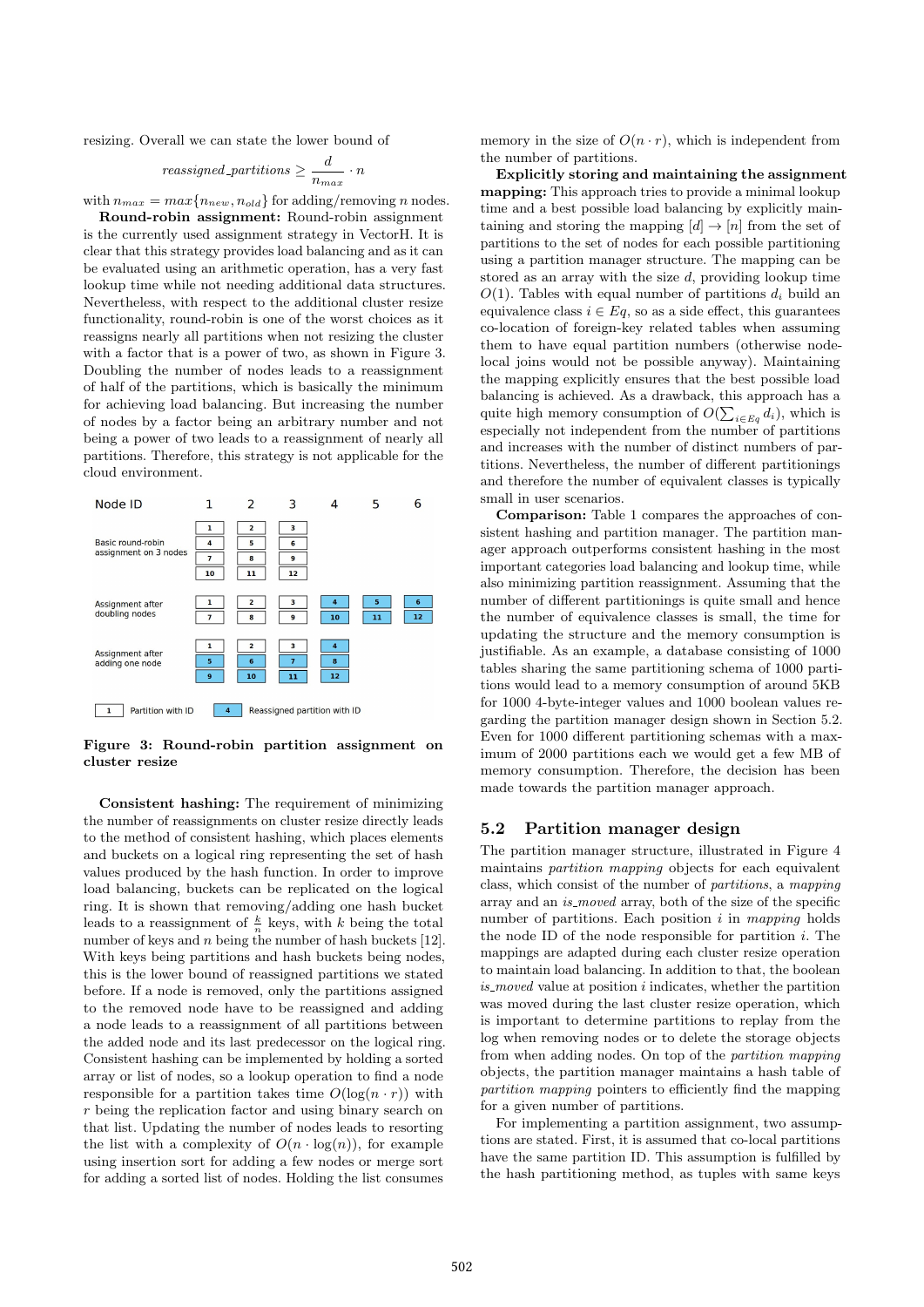|                        | Partition manager<br>Consistent hashing |                                                         |  |
|------------------------|-----------------------------------------|---------------------------------------------------------|--|
| Load balancing         | Good, not guaranteed                    | Best possible                                           |  |
| Partition reassignment | Minimized                               | Minimized                                               |  |
| Lookup time            | $O(log(nodes \cdot replication))$       | O(1)                                                    |  |
| Update                 | Re-sort array                           | Adapt every mapping                                     |  |
|                        |                                         | $O(\text{equi}\_\text{classes}\cdot \text{partitions})$ |  |
| Memory consumption     | $O(nodes \cdot replication)$            | $O(\text{equi}\_\text{classes}\cdot \text{partitions})$ |  |

Table 1: Comparison of partition assignment strategies



Figure 4: Partition manager overview

(either primary or foreign keys) are mapped to the same hash value, which is used as partition ID. Second, it is assumed that tables with a foreign key relationship have the same number of partitions specified. Having an unequal number of partitions while using the currently implemented hash partitioning violates the requirement of co-locality. Especially, it is not ensured by the current hash function that having a table  $T$  with  $k$  times the number of partitions than it's join partner  $S$  results in a partitioning that maps one partition of  $S$  to exactly  $k$  partitions of table  $T$ .

Initialization: During server startup, the partition manager structure is initialized to a global variable by creating an empty hash table. When the partition manager gets queried for a partition mapping that is not present in its hash table, a partition mapping object for the queried number of partitions is created and inserted into the hash table using the number of partitions  $d$  as key. The mapping is initialized using a round-robin strategy, so for partition ID *i* we get  $mapping[i] = i \text{ mod } d$ . The choice of this initial strategy is arbitrary and could be replaced by any other strategy that provides a balanced assignment for  $n$  nodes. The *is moved* array is initialized with FALSE at every position. The described process has time complexity  $O(d)$ to initialize a single partition mapping.

Lookup: Knowing the structure of the partition manager, the lookup implementation is straight forward by a single hash table access and a single array access. Due to the design, the lookup operation has complexity  $O(1)$ .

Update: Whenever adding or removing nodes, all partition mappings have to be adapted. Therefore, we iterate over all entries in the partition manager's hash table and adapt every mapping using an algorithm divided into the following steps:

(1) Compute the optimal load balancing for the new cluster state by computing partitions per node and a remainder if the number of nodes is not a divider of the number of partitions.

- (2) Compute a diffs array, with  $diffs[i]$  indicating wether node  $i$  has to get additional partitions (positive entry) or get partitions removed (negative entry) to achieve the computed load balancing. The sum over all entries in the diffs array is 0, as the total number of partitions does not change.
- (3) Adapt the actual partition mapping by iterating over the *mapping* array. If we find a partition whose responsible node has a negative diffs entry, we move the partition to a node with a positive diffs entry.

With step three being the dominant step in terms of runtime, the algorithm runs in  $O(d)$ . As we adapt the mapping of every equivalence class, the update operation has a total runtime of  $O(\sum_{i \in Eq} d_i)$ .

Exchange: After new nodes are added to the system, they check during startup whether they are added to an existing cluster and if so, they prepare to receive the current partition assignments. The current nodes trigger this exchange functionality within the execution of the add\_nodes query. The exchange operation is implemented using MPI BCAST (broadcast), so it has to be performed collectively. After broadcasting the number of mappings, the number of partitions and the mapping array are broadcasted for each partition mapping. This way it is ensured that all nodes call the broadcast the same number of times.

As a result, the chosen approach minimizes the reassignment of partitions in the case of scaling while providing load balancing and efficient lookup and update functions.

# 6 BUFFER MATCHING AND FILLING

We now motivate the problem of decreased performance after a cluster resize operation and present the design and the implementation of the buffer matching and filling mechanism, solving the performance problem and therefore being a solution to the third goal stated in Section 1.

For a brief intermediate evaluation of the cluster resize functionality and the partition manager described in Sections 4 and 5, the TPC-H benchmark was run on scale factor 300 using 8 of the 16 cluster nodes described in Section 7. Afterwards, the remaining 8 nodes were added and the benchmark was run again. Overall, it was observed that queries are slower after adding nodes than before. As an example, we pick query 1 of the benchmark, which is a selection and aggregation query on the lineitem table. The runtimes are shown in Figure 5. The query was run on 8 nodes with filled buffers (run 1) before adding 8 additional nodes and running the query several times again (runs 2,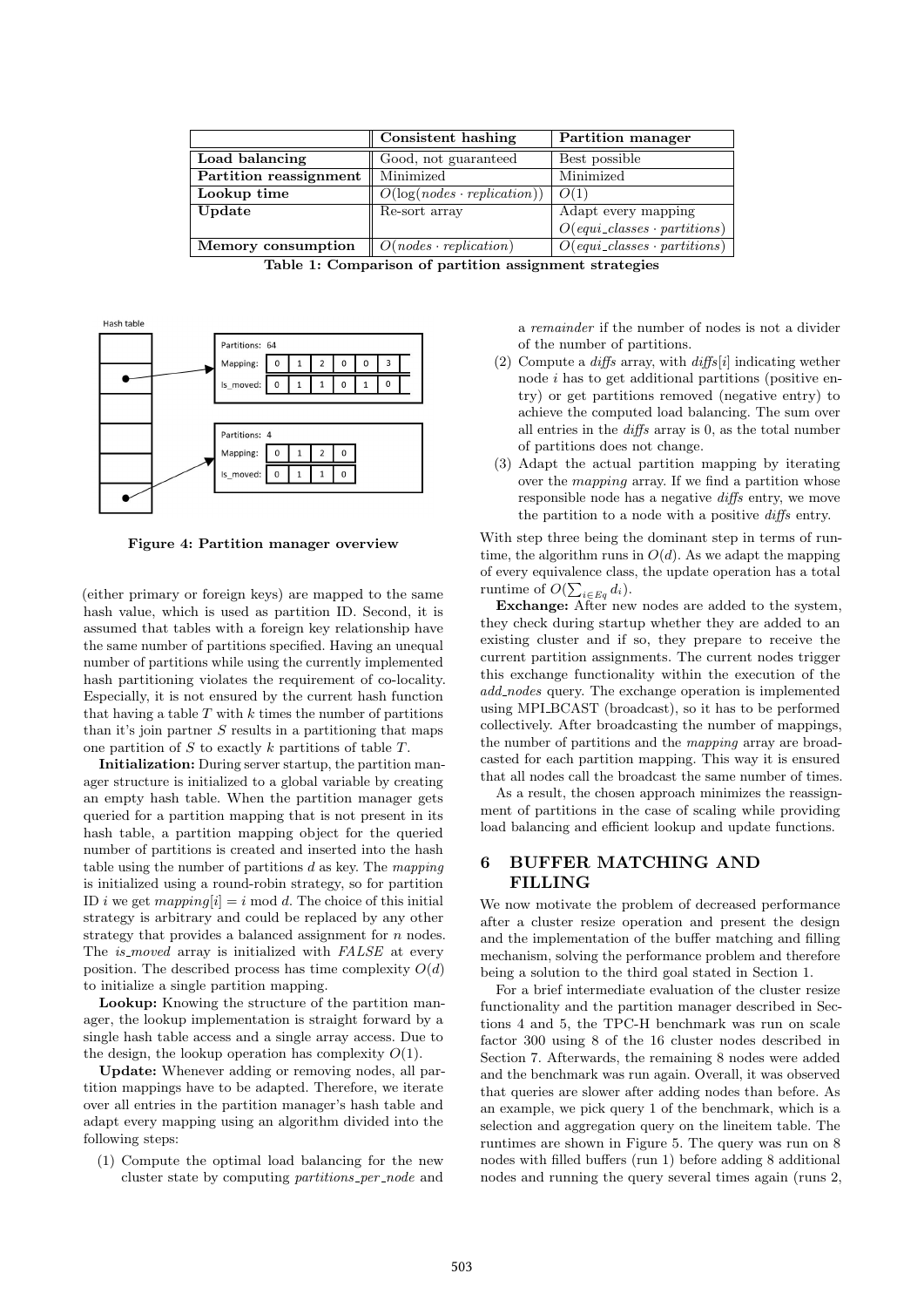3, and 4). Doubling the number of resources, we would expect a speedup up to factor 2, but the results clearly show an increase in runtime for the first run after the resize operation. However, the performance increases as expected with more consecutive query runs.



Figure 5: Runtime of TPC-H SF300 Query 1 in consecutive runs with run 1 on 8 nodes and runs 2,3 and 4 on 16 nodes after a cluster resize

From a user perspective, this behavior is not satisfactory, as he pays for extra resources without getting any immediate benefit. The observed performance is a direct consequence of the buffer management. Figure 6 shows the qualitative performance (runtime and output cardinality) of the scan operation of TPC-H query 1 for all threads on all nodes. The right half of the plot, which covers the 8 nodes added by the cluster resize, shows a runtime that is up to 5 times slower with respect to the left half of the plot, which covers the 8 nodes that were already running before the cluster resize. This is caused by filled buffers of the old nodes, while the added nodes start with empty buffers. In order to smoothen this runtime, we present the buffer matching mechanism to fill the buffers of added nodes during the cluster resize step. Doing so, we move the overhead of filling the buffer from user queries to the cluster resize operation, which is more justifiable to the user, as the elapsed time between the user toggling a cluster resize until finishing the resize also involves demanding new cluster nodes from the cloud service provider, which is also a potentially long-running operation and dependent on the actual provider. General approaches for buffer pre-filling must answer the following questions:

- ∙ Which data should be chosen to fill into the buffers?
- ∙ How is data brought to the buffers?

Especially the second question is important for the cloud setup. As cloud storage systems offer lower bandwidth and higher latencies than node-local storages, sending buffered data between nodes is also worth considering next to reading data from storage.

The chosen solution for this problem is our buffer matching mechanism. In order to discuss the mechanism from an abstract point of view, we identify a sender side and a receiver side, dividing the set of nodes into two distinct sets. Nodes of the sender side are characterized by losing the responsibility of partitions and having blocks in their buffer they are not responsible for anymore, while nodes of the receiver side become responsible for new partitions and do not have any buffered data for them. Note that because of our partition manager design in Section 5, a node is

either a sender or a receiver. During data exchange, each node of the sender side can possibly have a connection to each node of the receiver side.

Block selection: The first step of buffer matching is to identify for each node the set of blocks that needs to be sent to other nodes, as well as each block's specific destination. First we get a list of all blocks currently resident in the buffer memory sorted by importance. The importance of a block is determined by the actually used buffer replacement policy. In addition to that, we identify the destination of the blocks by querying the partition manager described in Section 5 to get the responsible node. Blocks that belong to a partition for which the node remains responsible are not sent and therefore dropped from the list. All other blocks are appended to a list of blocks per receiver, so as the result of the block selection step, each sender node holds a (potentially empty) list of blocks for each receiver node. One special case needs to be handled. Due to data distribution or due to buffering blocks of only a few partitions caused by selection predicates, it might occur that receiver nodes are intended to receive more blocks than they can actually fit into their buffers. The calculated cardinality difference is balanced between all senders to this receiver node and each sender is informed about the number of blocks to send before starting to send data. As the block lists are sorted by importance, the sender just drops the end of the list in this case.

Data exchange: We now want to answer the question how buffer data is brought to nodes. As reading data from cloud storage might be slow compared to usual local disks or network transfer, the decision was made towards explicitly sending data to nodes over the network. The implemented data exchange mechanism follows three basic steps:

- (1) Exchange the number of blocks to transfer between each sender and receiver node.
- (2) Exchange block metadata.
- (3) Exchange buffer content.

The first step is important to establish synchronization between senders and receivers. Each node of the receiver side has to know about the number of blocks to receive from each node of the sender side. After the block selection step, each sender node holds a list of blocks per receiver. The length of these lists is shared with the respective receivers using MPI GATHER routines, called within a loop over all added nodes. A receiver node with rank  $i$  becomes the receiver of the MPI<sub>-GATHER</sub> call in exactly one loop iteration. In this round, all other nodes send the length of their list  $i$ , indicating the number of blocks to send to node rank  $i$ . As a result, node  $i$  has the complete information about the number of blocks to receive after success of loop iteration  $i$ . In the second step, we transfer the blocks metadata (e.g., used bytes, columnID or the ID of the commit creating the block) to the receiver nodes. It is important to note that metadata and actual data of a block cannot be transferred all-in-one using a single MPI call by default, as metadata and actual data are not placed in consecutive memory areas due to the VectorH buffer management, which preallocates the whole buffer memory during startup. Constructing an additional structure holding both metadata and buffer data would lead to copying major parts of the buffer, which is not desirable. Sending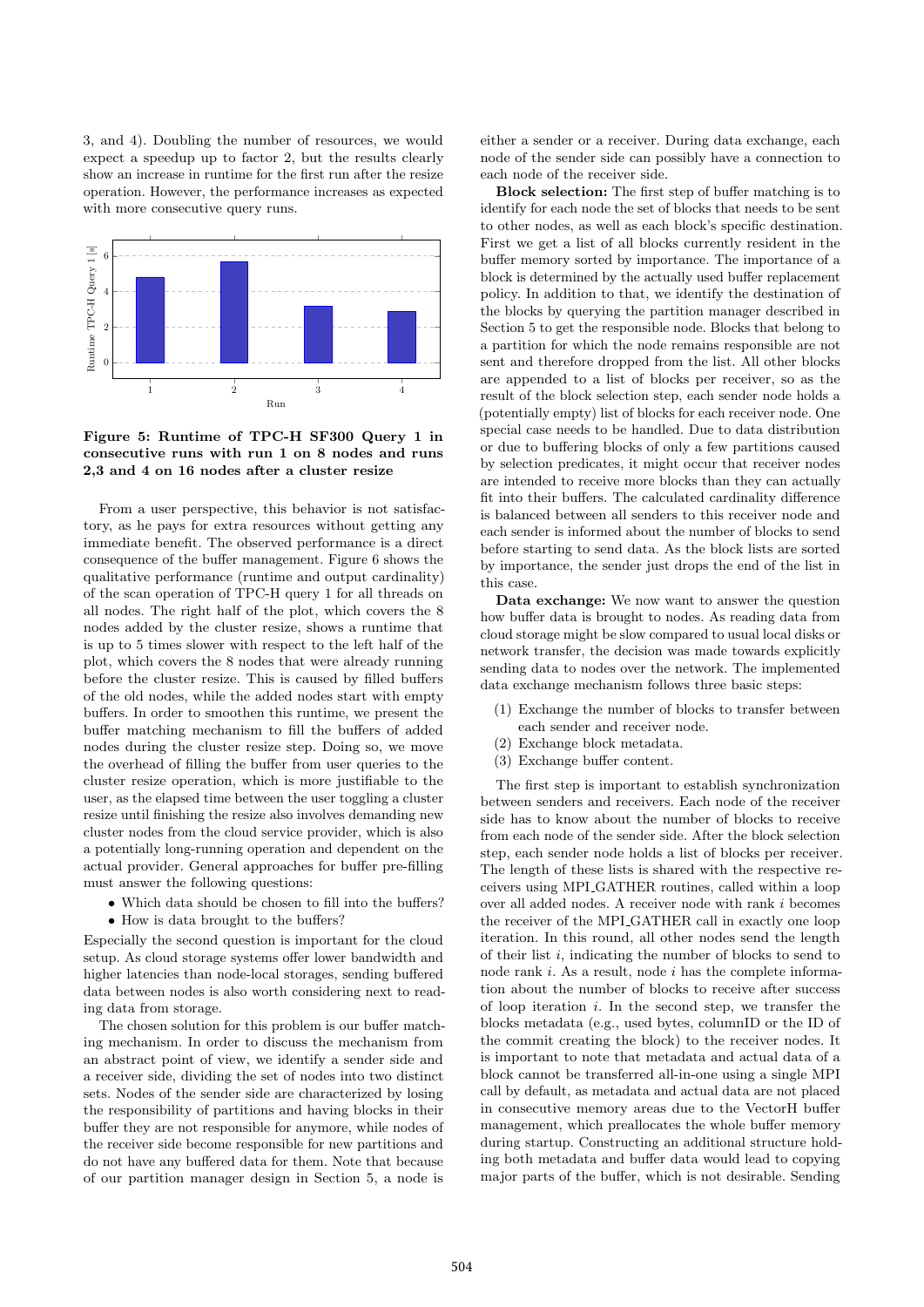

Figure 6: Qualitative TPC-H scan performance of query 1 for run 2

the metadata is important for two reasons. First, the respective block can be searched in the receiver's catalog. VectorH uses a replicated catalog, so a each block is already created on the receiver side. Second, the metadata contain information about the buffer content, like the actual data size or a flag to indicate wether data has been changed. This information is created during data load, so it needs to be sent as we do not load data from storage. Sending the metadata arrays is realized using non-blocking MPI point-to-point communication. This eliminates the need for explicit synchronization in this step. After receiving the metadata, each receiver performs catalog lookups to get pointers to the block structures and demands memory in the buffer memory for each block, before the blocks are inserted into the buffer replacement policy. In the third step, we transfer the actual buffer data. As the data for blocks is not placed in consecutive memory areas, they have to be sent one-by-one. Using non-blocking MPI communication like in the second step would therefore lead to  $k$  communication calls per sender and receiver with  $k$ being the number of blocks to transfer between sender and receiver, making it difficult to handle for the MPI environment when scaling the problem up. Therefore, we use synchronous, blocking communication for this step. To avoid deadlocks and reduce waiting time, we handle the communication in a multi-threaded way. For each pointto-point connection between a sender and a receiver node, having a non-zero number of blocks to transfer, both sender and receiver node open a separate thread running their side of the communication, resulting in a communication network. Each thread blocks until the respective counterpart of the communication is called. Upon receiving buffer data for one block, the data is copied to the buffer memory of the receiver node.

Fault tolerance: The buffer matching mechanism is an addition to the cluster resize functionality. The success of the buffer matching step is not indispensable for the success of the whole cluster resize operation, but should not lead to a undefined state on the occurrence of errors. Therefore, the mechanism is designed to be fault tolerant. We distinguish between different times of error occurrence. If an error is detected before the block metadata in the catalog of a receiver is changed, we can simply perform a collective abort, as no durable changes were done yet. This is realized using a synchronization point between the second and the third step. If an error occurs during data exchange within third step, we have to ensure that the system handles the block's buffer content in the right way. After receiving a single block's data and copying it to the buffer memory, we verify the correctness of the data using an already existing magic number in the block's data. This magic number is a fixed constant which is used to discover transmission failures. This mechanism could be further improved using a checksum. If the verification succeeds, the block is flagged to be in memory. If the verification fails or an error occurs during communication, the current block is flagged as "LOAD", leading the system to not use the buffer content before an IO-thread loads the data from storage (and adjusts the metadata again). Furthermore, all pending blocks that have not been transferred yet are also flagged as "LOAD". All other communication threads are not affected and may succeed.

Integration: The described mechanism is integrated into the *add\_nodes* and the *remove\_nodes* call. For adding nodes, the sender side is formed by the current nodes, as they lose responsibilities for partitions and may have buffered data for them, while all newly added nodes form the receiver side. During the system startup of the added nodes, buffer matching is integrated after the partition mapping exchange and the log replay, but before the server is able to handle user connections. This way the server already has the full catalog information. The current nodes perform buffer matching after following the server startup communication of the new nodes. For scaling the cluster size down, the removed nodes form the sender side of the buffer matching mechanism, while the remaining nodes form the receiver side. In order to enable removed nodes to determine the target of their buffered blocks, they update their partition mappings according to Section 5. Afterwards, they perform buffer matching while the remaining nodes perform it during execution of the remove\_nodes call. In order to isolate the buffer matching communication from all other communication, a separate MPI communicator is build, being only valid during the buffer matching step. Finishing the buffer matching step, this communicator is destroyed. To provide the user the possibility to toggle the buffer matching mechanism on/off, an additional parameter is introduced into the VectorH configuration API.

Optimizations: After describing the basic ideas behind the buffer matching mechanism, we want to introduce two additional optimizations to the concept: the deletion of unused blocks at the sender side and the use of an alternative data exchange implementation. The strategies of the buffer policies are designed to keep the most important elements in the buffer by using priority queues. After performing buffer matching, blocks a sender node is not responsible for anymore may remain in its buffer queues. Due to the behavior of the strategies, these blocks are displaced at some time in the future. Nevertheless, a block may remain a long time in the queues once it is categorized as very important, depending on the actual displacement strategy. As a consequence, this buffer page is useless for a long time, blocking possibly important blocks from finding their way into the buffer. Therefore, we explicitly drop sent blocks from the buffer replacement policy on the sender side. The third step of the buffer matching mechanism uses blocking MPI calls to send the block's data one-by-one, as the buffered data of multiple blocks are not placed in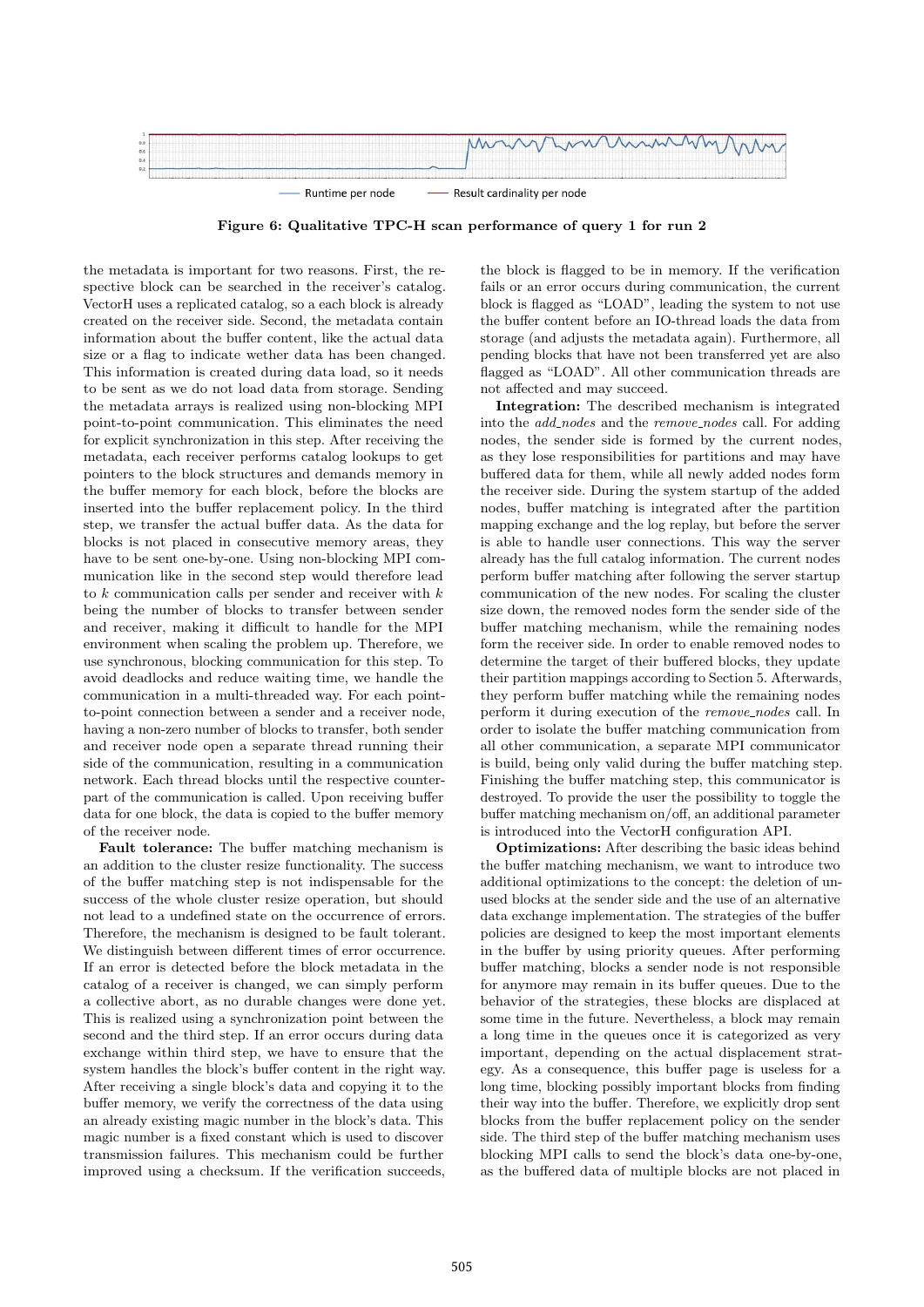consecutive memory areas (in this case, one call pointing to the start of the memory area would suffice). The MPI environment can be configured to use several communication protocols and uses the Transmission Control Protocol (TCP) in the VectorH integration. Therefore, each call to send/receive a data block invokes communication setup, as well as the common TCP slow start phase, which is unnecessary overhead. As an optimization, we introduce a second, socket-based data exchange implementation. Similar to the described mechanism in the third step of the data exchange step, each sender-receiver pair with non-zero number of blocks to be transferred opens a thread on each side. Instead of starting MPI communication, the nodes establish a TCP stream socket connection. The receiver node creates a socket, sends the socket address information to the sender node using MPI and listens for an incoming connection. The sender node connects to the socket and sends data over the socket. As this single connection keeps alive until all data is sent, the overhead of communication establishment and slow start phase is reduced compared to the MPI implementation. In order to provide the same level of fault tolerance, each side of the socket checks the socket status using *select* before sending/receiving data. Furthermore, data blocks can be send in chunks, and only after a full block is received, the receiver verifies the block. Similarly to the fault tolerant behavior, blocks are flagged on connection or communication errors.

#### 7 EVALUATION

During the evaluation, we want to prove the superiority of the implemented cluster resize feature over the inelastic way of scaling. Furthermore, we want to show that the usage of the buffer matching and filling mechanism improves query performance after a cluster resize operation and is, therefore, a useful extension. Due to expenditure reasons, the evaluation was done on a private cluster of 16 nodes, each with the following configuration:

- ∙ AMD Opteron Processor 3380 @2600MHz with 4 modules of 2 cores each
- ∙ 32 GB DDR3 RAM
- ∙ 3.5 TB disk space, distributed among 4 HDDs
- ∙ CentOS-7 64 Bit

The nodes are connected over a 1GBit/s ethernet connection and Hadoop 2.7.1 is installed on the cluster. Comparing the hardware to resources available on Amazon Web Services (AWS), this setup should be slower than all available EC2 instances. Therefore, the measured runtimes in the experiments can be seen as an upper bound and we expect our implementation to perform better on any AWS clusters with equal number of nodes. In addition, the TPC-H benchmark [2] on scale factor 1000 GB provided test data and test queries. This benchmark covers a well-understood synthetical workload in order to evaluate and compare data warehouse solutions with a dataset inspired by real world applications. The large tables of the benchmark are partitioned into 192 partitions, which is an overpartitioning for the cluster of 16 nodes with 8 cores each.

Scaling performance: The first experiment evaluates the performance of the implemented cluster resize feature. For the investigation of the upscaling process we start with a cluster of 4 nodes with filled buffers and vary the number

of added nodes, while we start with 16 nodes and vary the number of removed nodes for the downscaling process. For these experiments, we keep the size of the bufferpool at 10 GB and the block size at 1 MB. Figure 7 illustrates the results of the experiment. One can observe that the runtime for adding nodes without using buffer matching increases in a linear way with the number of added nodes. The main reason for this behavior is the collective startup of the nodes. Starting more nodes at the same time increases the impact of the various synchronization points within the startup process. The buffer matching mechanism adds a nearly constant overhead to the measured add nodes runtime. In a more detailed consideration one can observe that the buffer matching mechanism shows its minimum runtime when adding 8 nodes. Adding more nodes also increases the buffer matching data exchange parallelism (the number of receiver nodes per sender node), so the minimum runtime is expected to be at the number of physical cores, which is 8 in the used hardware setup. The downscaling runtime shows a slight increase when removing more nodes, which is caused by the adapted log replay the remaining nodes have to perform. Within this step, removing more nodes leads to more log entries that have to be replayed in the remaining nodes. The buffer matching mechanism was not applied for the downscaling process, as buffers where totally filled before scaling, so there was no buffer space left in the remaining nodes to receive blocks from removed nodes. Overall we can state that downscaling takes significantly less time than upscaling, because the synchronization effort for downscaling is lower. Once the nodes are split into two groups within the  $remove\_nodes$  process, the group of removed nodes can simply perform a shutdown.



Figure 7: Scaling performance for adding and removing nodes

Scaled query performance: This experiment investigates the impact of the cluster resize operations on query performance. For this we repeatedly run a query while changing the cluster size between runs. As the main impact is expected to be within the scan operators, we use a query scanning two columns of the lineitem table. In order to fit the data into the buffer of the smallest cluster configuration, we limit the number of tuples to 500 million using a selection predicate, while setting the buffer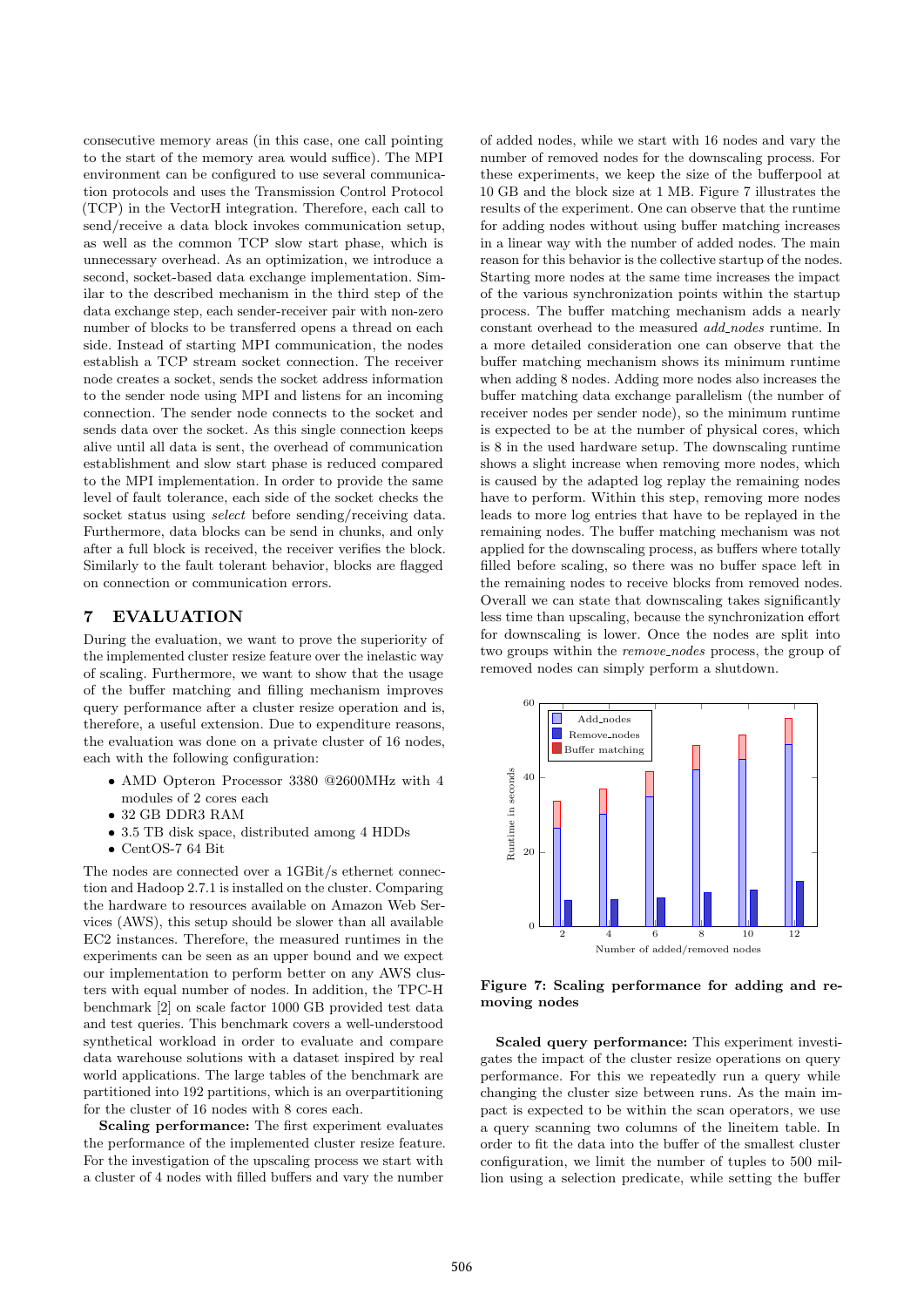memory to 20 GB per node. This way we avoid I/O access that would create an unintended bias in the measurements. Moreover we minimize the network traffic by applying an aggregation on each column, which is executed locally on each partition and results in a single tuple that needs to be send to the master node. Figures 8 and 9 show the measured query runtimes. Regarding the case of upscaling, we can observe that adding nodes accelerates the query runtime as expected. However, the behavior varies between different buffer matching configurations. With activated buffer matching, query runtime drops and stays on the same level for the respective query runs after cluster resize, because the buffers already contain the needed data. On the contrary, not using buffer matching leads to significantly slower queries, especially for the first run after a cluster resize. The reason for this behavior is that added nodes have to read data from storage. In the following runs the query performance improves as buffers of added nodes fill. For the case of downscaling, we have to distinguish between two use cases. On the one hand, the reason a user triggers a downscale operation can be that the system is in an overprovisioning state, so the system underutilizes the provided hardware. In this case, removing server capacity should not have an impact on the systems performance. For VectorH we neglect this case as we aim to have more partitions than nodes at every point in time. If this condition is violated, a repartition operation is triggered by the system. On the other hand, the user could invoke the downscaling to save costs while accepting slower system performance, e.g., when the expected load becomes less during specific times of a day. This case is expressed by Figure 9. When scaling down the cluster, we can observe a performance degradation, again varying between buffer matching configurations. Similar to the upscaling case, the runtime of the first query run after cluster resize is significantly slower when not using buffer matching, as remaining nodes become responsible for data of removed nodes and have to read it from storage. With activated buffer matching, data is sent to the remaining nodes, leading to an immediately fast runtime after resize. Overall, this experiment proves that using the buffer matching mechanism during cluster resize perceptibly increases query performance after resizing.

Buffer matching performance: In this experiment, we want to evaluate the buffer matching performance for both implemented data exchange mechanisms, using MPI and using data streams over sockets. The two main parameters that have an impact on the buffer matching performance are buffer size and block size. While the buffer size affects the amount of data that is shipped during the buffer matching data exchange, the block size affects the granularity of shipped blocks and as a result also the communication overhead. Trying to touch as much data as possible, we use query 9 of the TPC-H benchmark for this experiment, as it touches five of the 8 tables in the benchmark and scans about seven billion tuples for the used scale factor of 1000 GB.

The plot in Figure 10 shows the runtime of the buffer matching mechanism as a function of the buffer size per node for both data exchange implementations, using a constant block size of 1 MB. For these measurements, we used the up-scale step from 8 to 16 nodes. First of all, the results show that the data exchange takes the major part (about



Figure 8: Scaled query performance after adding nodes (buffer matching impact highlighted)



Figure 9: Scaled query performance after removing nodes (buffer matching impact highlighted)



Figure 10: Buffer matching runtime for preprocessing and actual data exchange as a function of the buffer size for upscaling from 8 to 16 nodes with a constant block size of 1 MB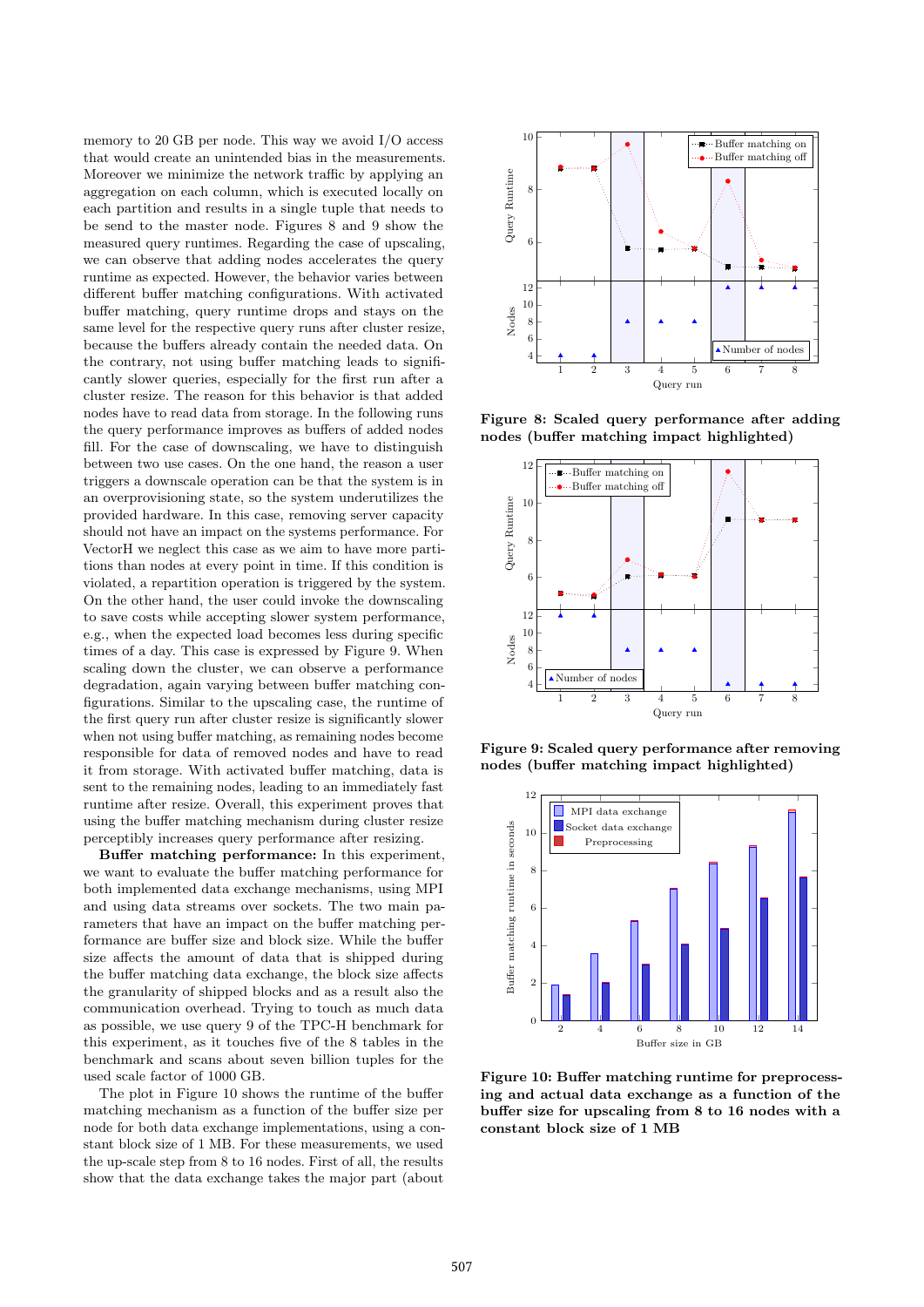98%) of the whole buffer matching step. Furthermore, the plot illustrates the expected runtime increase when increasing the buffer size and shows that they correlate in a linear way. Comparing both data exchange implementations, we can observe that the socket implementation is faster in terms of runtime and also shows a smaller grow in runtime when increasing the buffer size. As discussed in Section 6, this behavior is presumably caused by the fact that the MPI implementation has to re-initiate the communication for each block, as the blocks may be randomly placed within the buffer memory space. The socket implementation on the other hand initiates the communication once before sending a data stream and therefore reduces the communication overhead.

In a further experiment we evaluate the impact of varying block sizes on the buffer matching mechanism. For this we keep the buffer size constant at 10 GB and we only consider the pure data exchange runtime, as we have seen in Figure 10 that preprocessing only takes a minor part of the overall runtime. Increasing the block size implies an increase of the necessary memory to allocate blocks. Therefore, we had to switch to scale factor 300 GB for this experiment as the overall available memory did not suffice for the largest tested block size of 8 MB and scale factor 1000 GB. Figure 11 shows the results of this experiment. For both implementations we can observe a slight increase in runtime when increasing the block size. This is caused by increased data volume that has to be exchanged, as larger block sizes come along with larger unused space or padding. Besides that, the socket implementation is not heavily impacted by varying block sizes, as data is simply written to stream sockets not considering any block boundaries. On the contrary, the MPI implementation profits from larger block sizes, as the communication overhead shrinks with the decreasing number of blocks to be sent. As a result, the difference in runtime between both implementations also shrinks with larger block sizes. Nevertheless, the choice of the block size also impacts other parts of the system, so this choice is usually fixed around a value of 1MB and can not be changed after database creation. For these block sizes, the socket implementation is surely the better choice compared to the MPI implementation.

Cluster resize usability: In the last experiment, we compare the implemented cluster resize functionality with the "inelastic" scaling, which involves the following steps:

- (1) Shutdown of the system
- (2) Adjustment of a list that holds the VectorH node names
- (3) Restart of the system
- (4) Run a query

These step are encapsulated in a script to reliably measure the runtime. We define the start state of the experiment as a running VectorH system with filled buffers. Furthermore, we define the end state as the moment we get a query result from a scaled VectorH instance. The runtime between start and end state is measured for the cluster resize feature with and without activated buffer matching, as well as for the inelastic scaling process. As query workload we choose query 1 and query 9 of the TPC-H benchmark. The buffer size is set to 10 GB per node and we investigate the cases of scaling from 8 to 16 nodes and vice versa.



Figure 11: Buffer matching data exchange runtime as a function of the block size with constant buffer size of 10GB when upscaling from 8 to 16 nodes

|           | add_nodes  |          | remove_nodes |           |
|-----------|------------|----------|--------------|-----------|
|           | Οl         | Э9       |              | Ο9        |
| BM on     | 57.74 s    | 77.55 s  | $32.02$ s    | 51.06 s   |
| BM off    | 58.70 s    | 87.95 s  | 32.56 s      | $52.04$ s |
| Inelastic | $167.68$ s | 223.30 s | 123.20 s     | 147.94 s  |

Table 2: Runtime for scaling the system using the inelastic scaling process or the cluster resize feature with and without buffer matching (BM)

Table 2 shows the measured runtime results of the experiment. For all cases, the implemented cluster resize feature outperforms the inelastic scaling up to a factor 4. In addition to that, activated buffer matching shows a benefit in runtime for the cases of scaling the system up, caused by the buffer pre-filling. The amount of benefit is dependent on the actual query for this experiment, so query 9 shows a better speedup than query 1 using buffer matching. For the case of removing nodes, buffer matching has a negligible impact, as buffers of the remaining nodes are already filled. Therefore, a buffer merging strategy could be a possible optimization in the future. Moreover, we can state that adding nodes to the system is slower than removing nodes, both for inelastic scaling and the cluster resize feature. The reason for this is that started servers perform a collective startup with several synchronization points and do a full log replay. Increasing the number of servers, this startup time also increases, leading also the inelastic scale-up to be slower than the scale-down. In the contrary, removed nodes can shutdown independently after the remaining servers form a new communicator (see Section 4), not influencing the further query processing. This experiment is highly dependent on the cluster configuration (e.g. network speed) as well as the size of the write-ahead log that has to be replayed. Therefore, this experiment should not be used for a quantitative comparison, but is intended to show a qualitative difference between the scaling methods.

Overall the evaluation proves that the implemented cluster resize feature outperforms the "inelastic" scaling